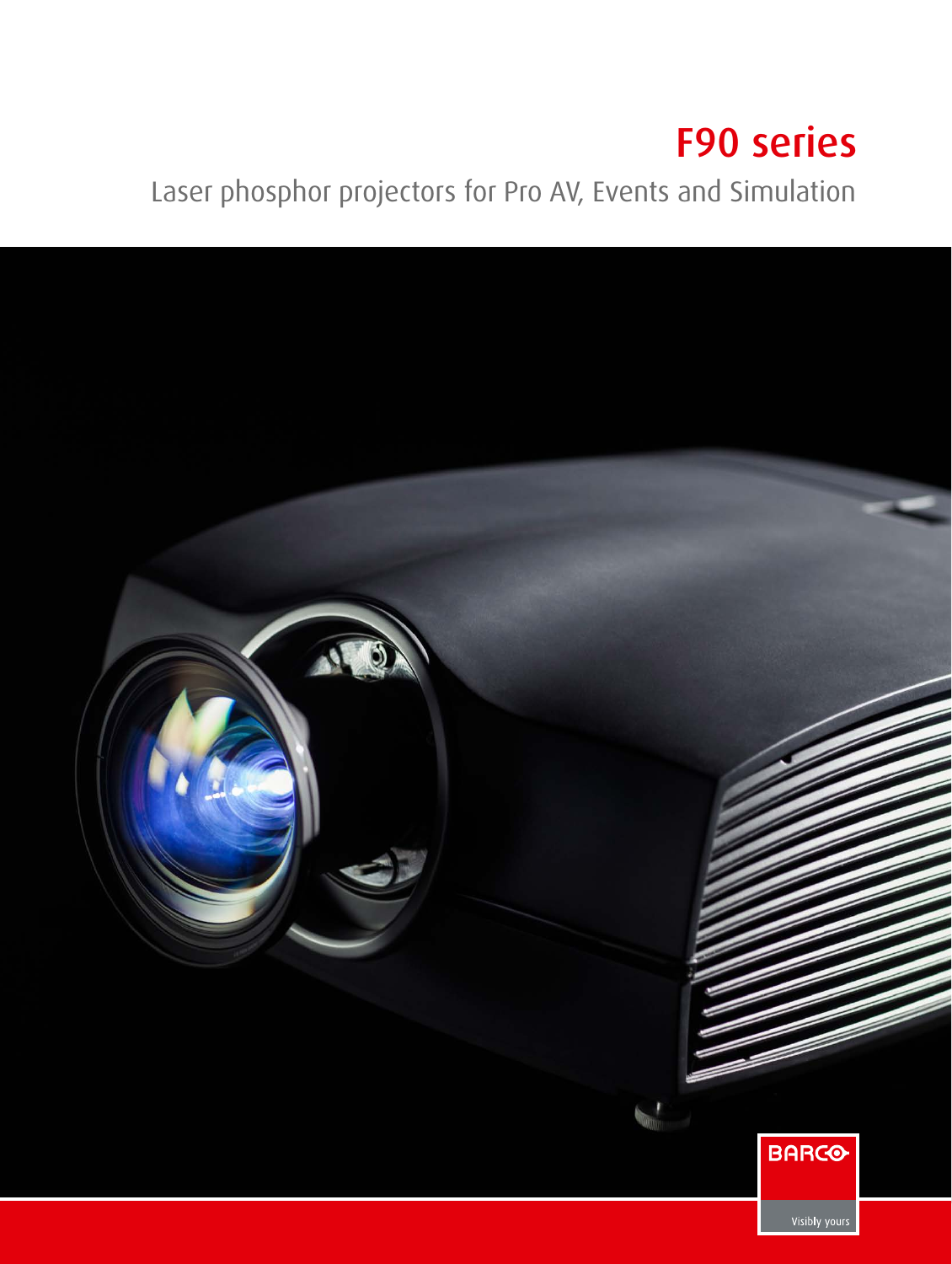# The F formula

Professionals in the events, venues, and visitor attractions markets are facing a daunting challenge: visitors expect to be wowed by a unique experience. Plus, users in the simulation market require an exceptionally realistic experience that blends real life with a simulated environment when training for challenging tasks. So, projectors must provide superior image quality. At the same time, operators and integrators need to minimize costs by reducing setup and installation time, downtime, and maintenance costs. The razor-sharp image quality and laser phosphor light source of the F90 projectors enable venues and operators to deliver high-quality experiences while saving both time and money.



#### Ultimate installation flexibility

Thanks to their laser phosphor light engine, F90 projectors can run in any orientation, which gives you more flexibility in positioning them for complex setups, demanding applications, and blends. Coupled with an extensive array of Barco-designed high-resolution FLD and FLD+ lenses – ranging from ultrashort throw (0.28:1) to super-long throw (9.75:1) – each providing a wide lens shift range, the F90 series can accommodate almost any projector configuration.



#### **Cost-effective 4K UHD images**

By combining Texas Instruments' pixel shifting technology and Barco's unique Single Step Processing (SSP™) technique a 4K UHD image can be displayed without any artefacts and with the lowest possible processing latency.

>>> For more info, read the white paper '4K UHD explained'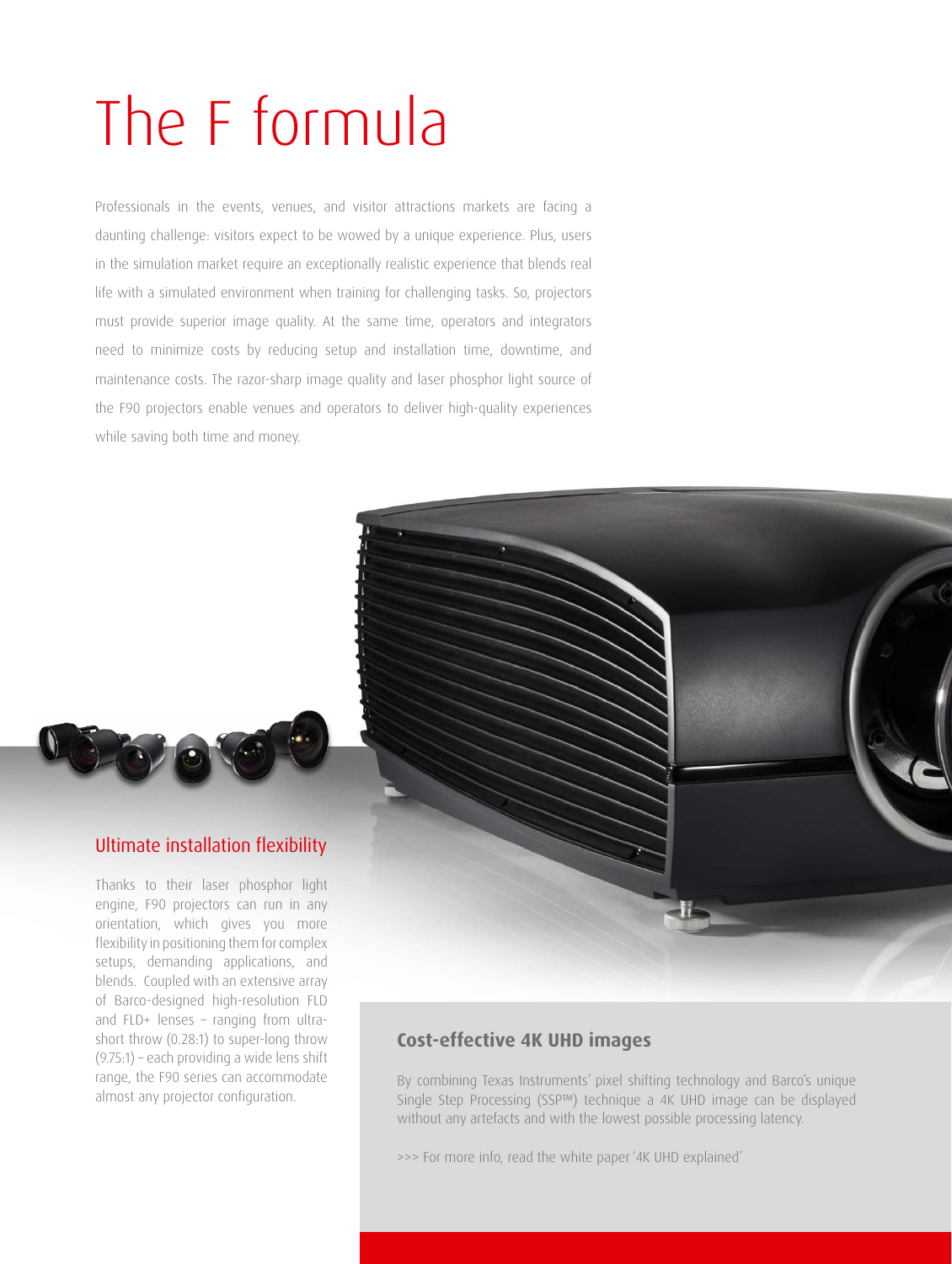

#### Operational simplicity

The new and straightforward user interface enables you to control your F90 projector in an intuitive way. The projectors also reduce maintenance, as their laser phosphor light source frees you from lamp replacements; and their operating system allows for software updates in the field. Furthermore, warping and blending capabilities are integrated into the projectors.

#### Low total cost of ownership

By selecting an F90 projector, you increase uptime while driving costs down. Laser-phosphor illumination, combined with Barco's advanced cooling technology, provides up to 40,000 hours operating time without lamp changes. Providing you with considerable cost-savings on maintenance and consumables.

#### Solid performer

The F90-4K13 model delivers razor-sharp images at 4K UHD resolution, with a high level of detail and saturated colors that meet the Rec. 709 color space. This combination of 4K resolution, laser phosphor technology and a brightness level of up to 13,000 lumens, creates an affordable projector that's unique in its segment. Featuring an advanced optical design, the F90 series provides constant light output, which makes them more dependable, for long-term, worry-free operation, 24/7.



## **Did you know?**

- $4<sub>K</sub>$ **UHD**
- The 4K UHD resolution F90-4K13 projects over **8 million pixels** on screen, for flawlessly sharp images.



• The projectors produce a **noise level of only 38 dBA** without harsh high-pitched tones, so you will hardly notice they're there.



• The F90 series features the **same high-performance lenses as Barco's F32 and F35 projectors**, so there's no need to invest in new lenses if you already have one of those models.

## Two models to choose from

#### **F90-4K13**

- 11,800 lumens light output
- 3,840 x 2,400 (4K UHD) / 2,560 x 1,600 (WQXGA native) resolution
- 0.9" DMD chip
- 16:10 aspect ratio
- Up to 146% lens shift (depending on lens)

#### **F90-W13**

- 13,000 lumens light output
- 1,920 x 1,200 (WUXGA) resolution
- 0.96" DMD chip
- 16:10 aspect ratio
- Up to 134% lens shift (depending on lens)